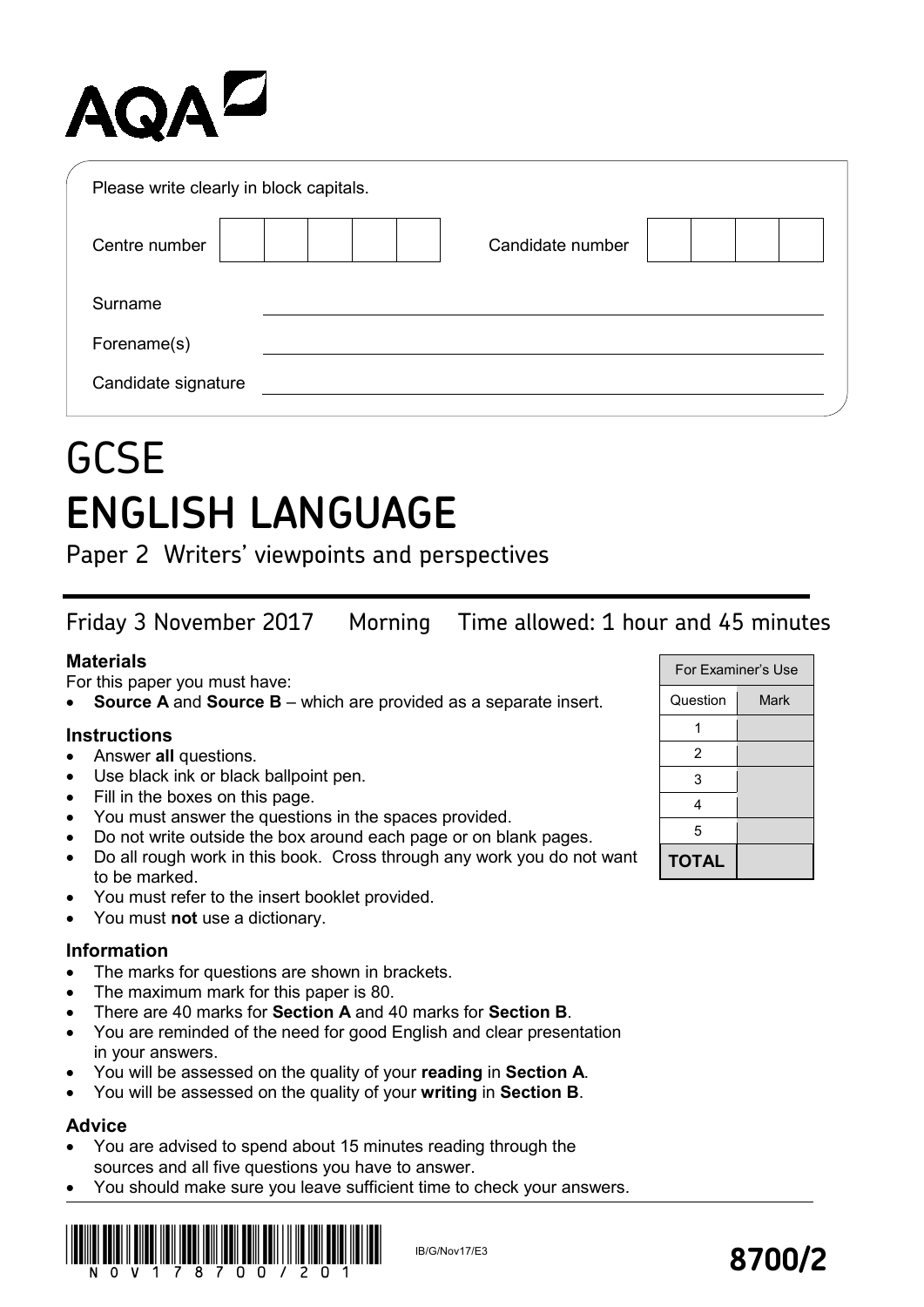|                  |                                     | <b>Section A: Reading</b>                                                                                                                                                                                                                                                       |                     |
|------------------|-------------------------------------|---------------------------------------------------------------------------------------------------------------------------------------------------------------------------------------------------------------------------------------------------------------------------------|---------------------|
|                  |                                     | Answer all questions in this section.<br>You are advised to spend about 45 minutes on this section.                                                                                                                                                                             |                     |
| $\mathbf 1$<br>0 |                                     | Read again the first part of Source A from lines 1 to 10.                                                                                                                                                                                                                       |                     |
|                  |                                     | Choose four statements below which are true.                                                                                                                                                                                                                                    |                     |
|                  | $\bullet$<br>$\bullet$<br>$\bullet$ | Shade the circles in the boxes of the ones that you think are true.<br>Choose a maximum of four statements.<br>If you make an error cross out the whole box.<br>If you change your mind and require a statement that has been crossed out<br>then draw a circle around the box. |                     |
|                  |                                     |                                                                                                                                                                                                                                                                                 | [4 marks]           |
|                  |                                     | A The inspector travels to the school by train.                                                                                                                                                                                                                                 | $\circ$             |
|                  |                                     | <b>B</b> Sister Brendan reacts quickly to the arrival of the inspector.                                                                                                                                                                                                         | $\circlearrowright$ |
|                  | C                                   | The people who live in the centre of Crompton are mostly<br>wealthy.                                                                                                                                                                                                            | $\bigcirc$          |
|                  | D                                   | There are no chimneys or warehouses in Crompton.                                                                                                                                                                                                                                | $\circ$             |
|                  | Е                                   | The school is situated next to a wasteland.                                                                                                                                                                                                                                     | $\circ$             |
|                  | F.                                  | Some of the houses in the town have been damaged.                                                                                                                                                                                                                               | $\circ$             |
|                  | G                                   | The inspector thinks Crompton is a lively, cheerful place.                                                                                                                                                                                                                      | $\bigcirc$          |
|                  | н.                                  | The school is well cared for.                                                                                                                                                                                                                                                   | O                   |
|                  |                                     |                                                                                                                                                                                                                                                                                 |                     |
|                  |                                     |                                                                                                                                                                                                                                                                                 |                     |
|                  |                                     |                                                                                                                                                                                                                                                                                 |                     |
|                  |                                     |                                                                                                                                                                                                                                                                                 |                     |
|                  |                                     |                                                                                                                                                                                                                                                                                 |                     |

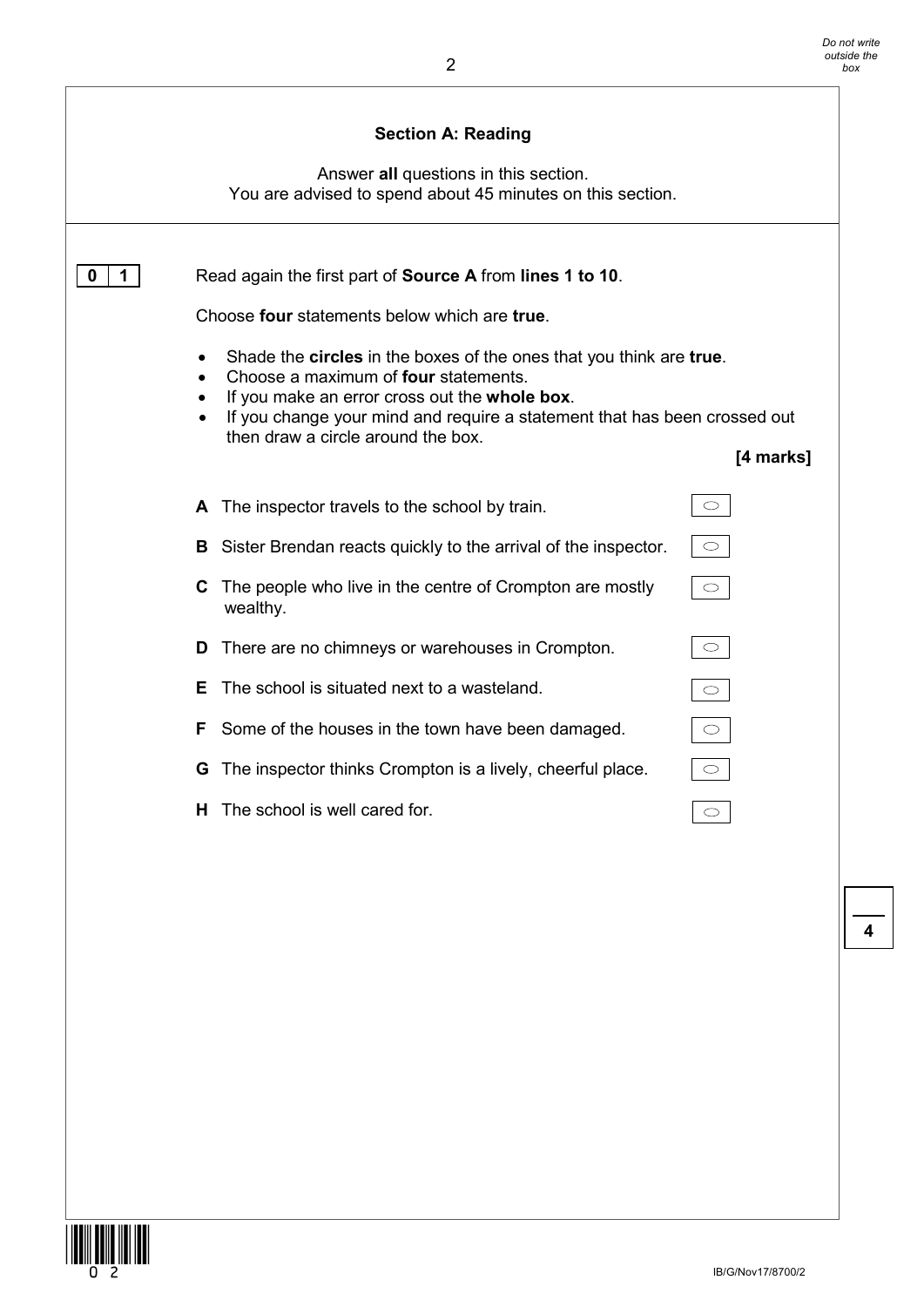| $\mathbf{2}$<br>0 | You need to refer to Source A and Source B for this question.                                                                    |  |  |  |
|-------------------|----------------------------------------------------------------------------------------------------------------------------------|--|--|--|
|                   | The children at the primary school and the ragged school behave very differently.                                                |  |  |  |
|                   | Use details from both sources to write a summary of the differences between the<br>behaviour of the children at the two schools. |  |  |  |
|                   | [8 marks]                                                                                                                        |  |  |  |
|                   |                                                                                                                                  |  |  |  |
|                   |                                                                                                                                  |  |  |  |
|                   |                                                                                                                                  |  |  |  |
|                   |                                                                                                                                  |  |  |  |
|                   |                                                                                                                                  |  |  |  |
|                   |                                                                                                                                  |  |  |  |
|                   |                                                                                                                                  |  |  |  |
|                   |                                                                                                                                  |  |  |  |
|                   |                                                                                                                                  |  |  |  |
|                   |                                                                                                                                  |  |  |  |
|                   |                                                                                                                                  |  |  |  |
|                   |                                                                                                                                  |  |  |  |
|                   |                                                                                                                                  |  |  |  |
|                   |                                                                                                                                  |  |  |  |
|                   |                                                                                                                                  |  |  |  |
|                   |                                                                                                                                  |  |  |  |
|                   |                                                                                                                                  |  |  |  |
|                   |                                                                                                                                  |  |  |  |
|                   |                                                                                                                                  |  |  |  |
|                   |                                                                                                                                  |  |  |  |
|                   |                                                                                                                                  |  |  |  |
|                   |                                                                                                                                  |  |  |  |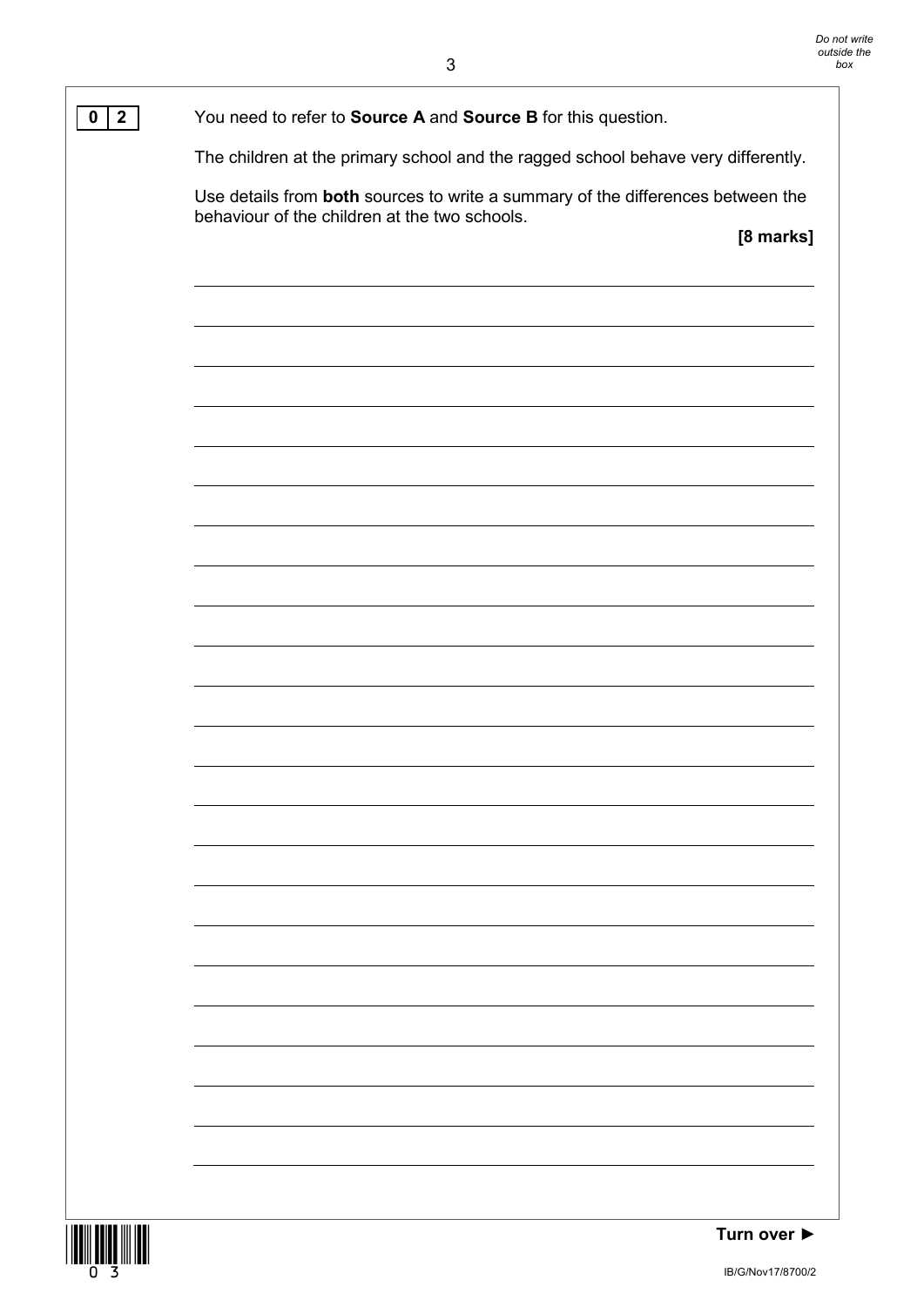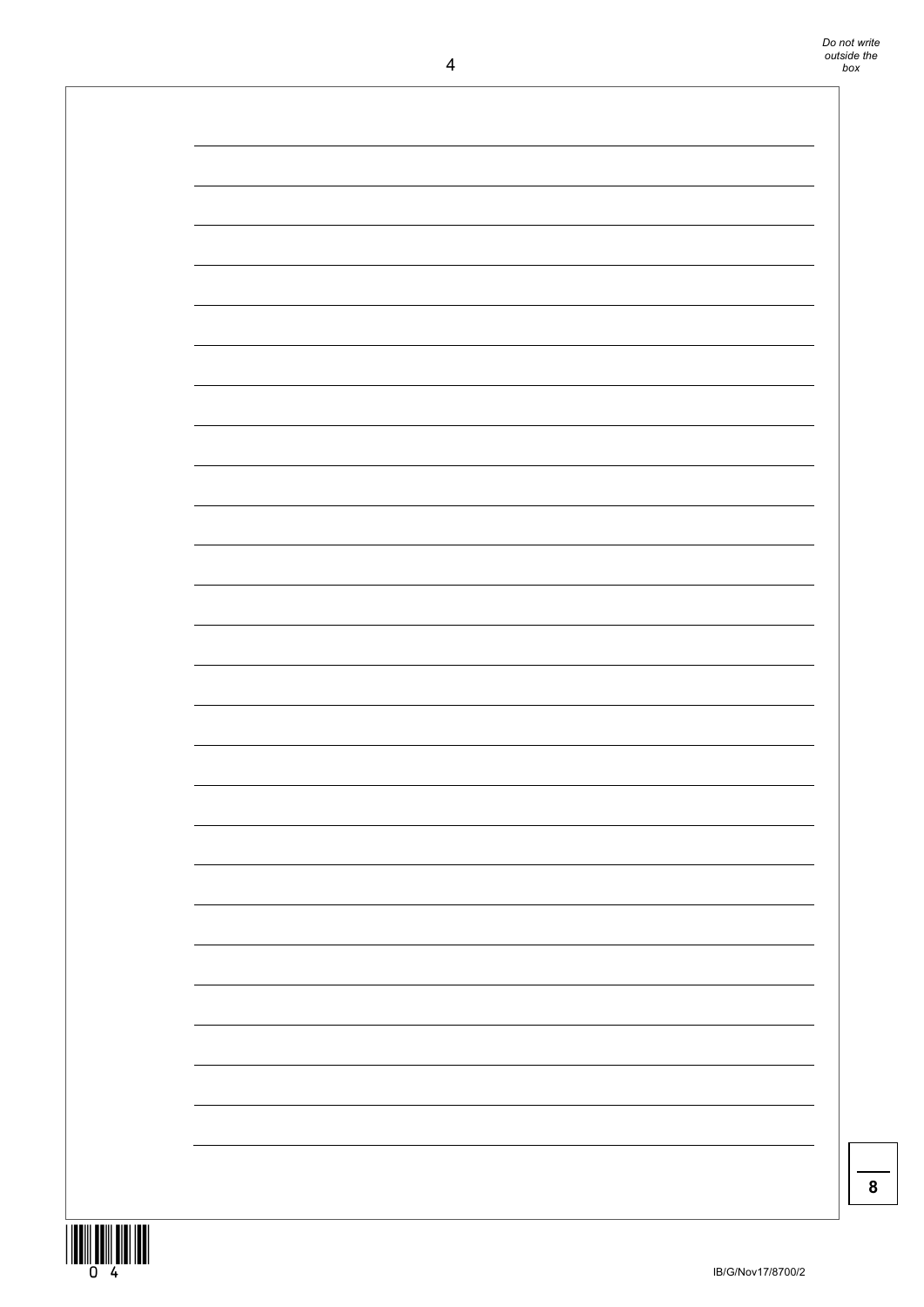| $\mathbf{3}$<br>$\mathbf 0$ | You now need to refer only to Source A from lines 11 to 27.                                                                                                                                                                   |            |
|-----------------------------|-------------------------------------------------------------------------------------------------------------------------------------------------------------------------------------------------------------------------------|------------|
|                             | How does the writer use language to describe Sister Brendan?                                                                                                                                                                  | [12 marks] |
|                             |                                                                                                                                                                                                                               |            |
|                             |                                                                                                                                                                                                                               |            |
|                             |                                                                                                                                                                                                                               |            |
|                             |                                                                                                                                                                                                                               |            |
|                             | the control of the control of the control of the control of the control of the control of the control of the control of the control of the control of the control of the control of the control of the control of the control |            |
|                             |                                                                                                                                                                                                                               |            |
|                             |                                                                                                                                                                                                                               |            |
|                             |                                                                                                                                                                                                                               |            |
|                             |                                                                                                                                                                                                                               |            |
|                             |                                                                                                                                                                                                                               |            |
|                             |                                                                                                                                                                                                                               |            |
|                             |                                                                                                                                                                                                                               |            |
|                             |                                                                                                                                                                                                                               |            |
|                             |                                                                                                                                                                                                                               |            |
|                             |                                                                                                                                                                                                                               |            |
|                             |                                                                                                                                                                                                                               |            |
|                             |                                                                                                                                                                                                                               |            |
|                             |                                                                                                                                                                                                                               |            |
|                             |                                                                                                                                                                                                                               |            |

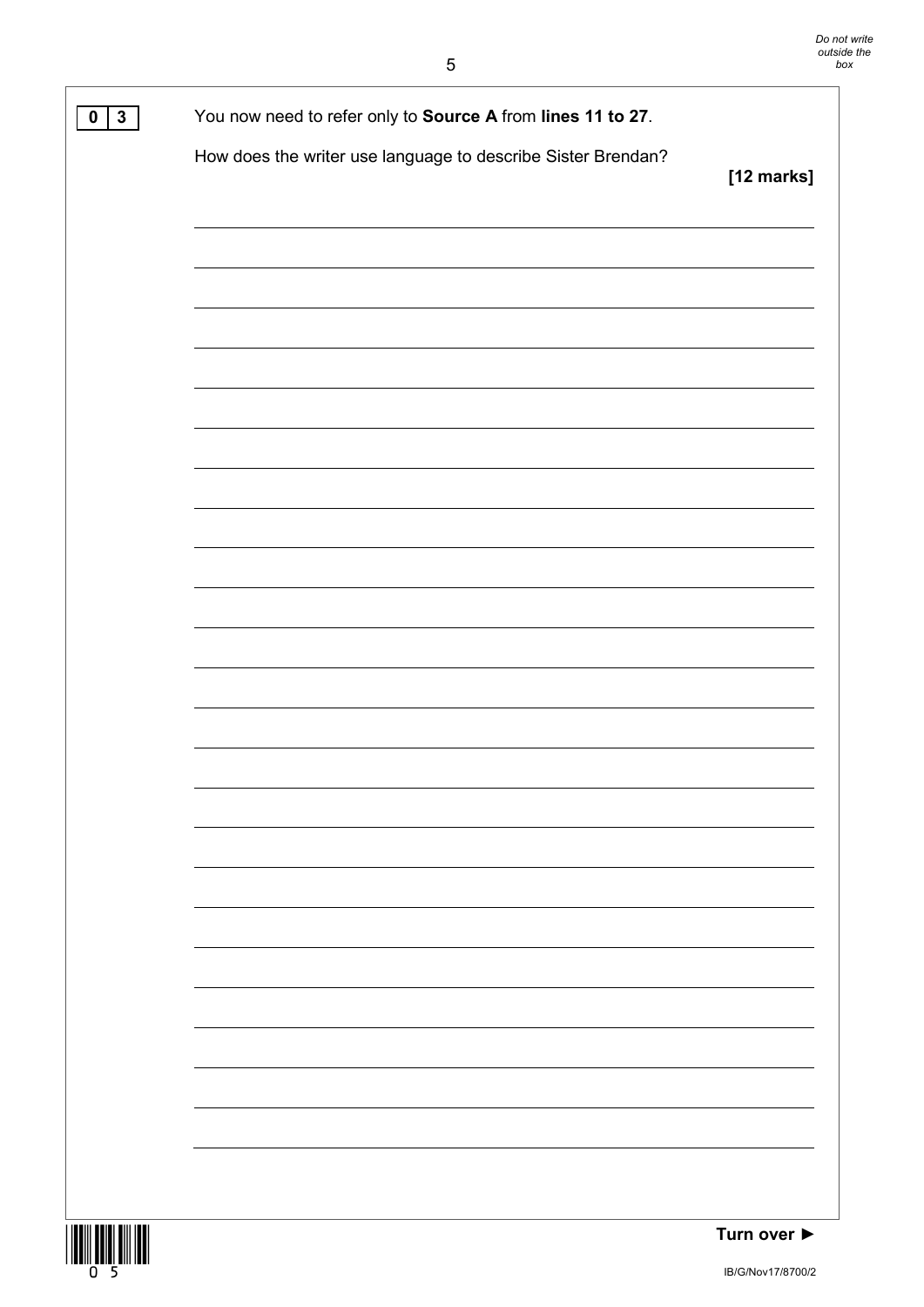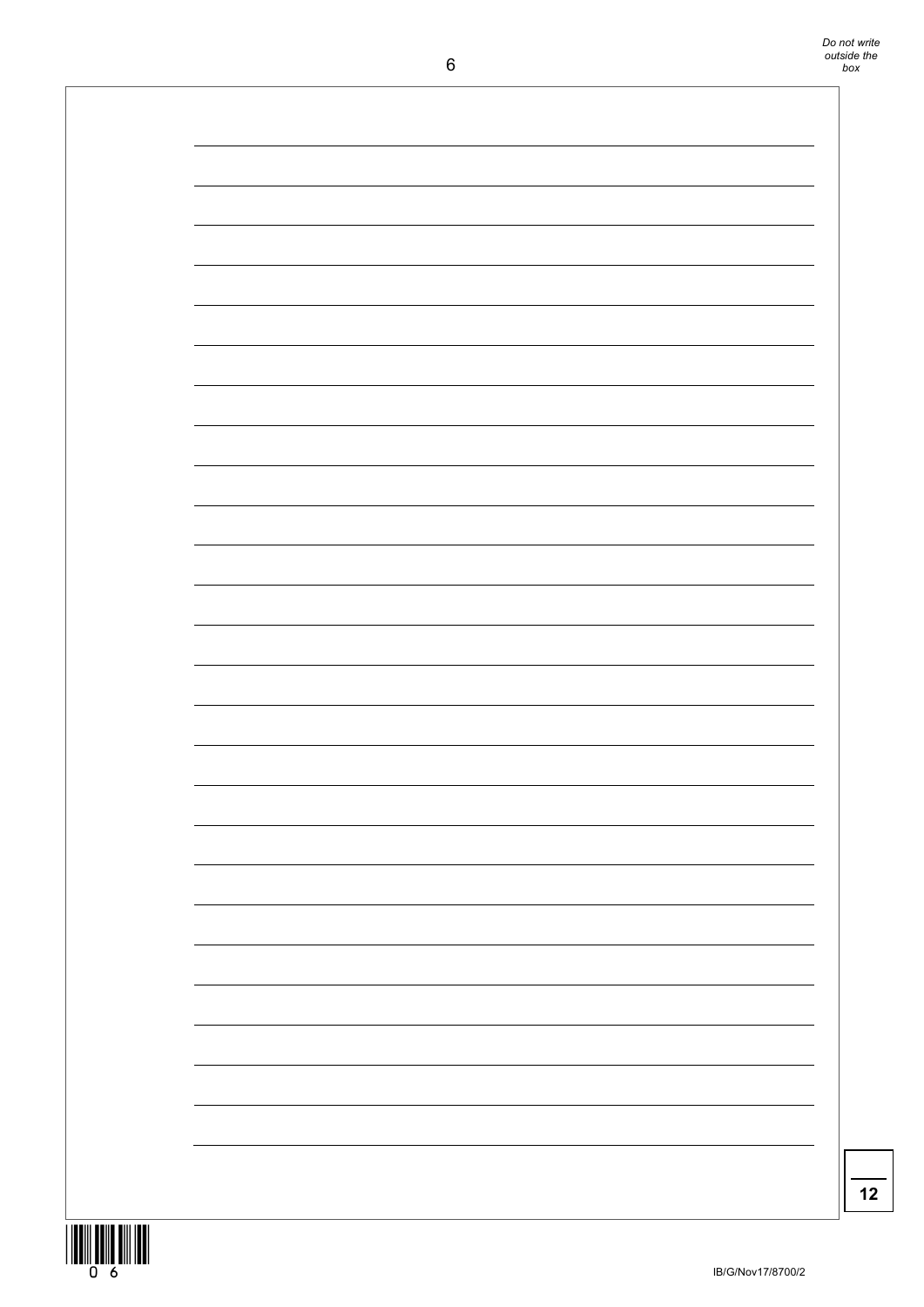# **0 4** For this question, you need to refer to the **whole of Source A**, together with the **whole of Source B**. Compare how the writers convey their different attitudes to the two schools. In your answer, you could: • compare their different attitudes • compare the methods the writers use to convey their different attitudes • support your response with references to both texts. **[16 marks]**



**Turn over ►**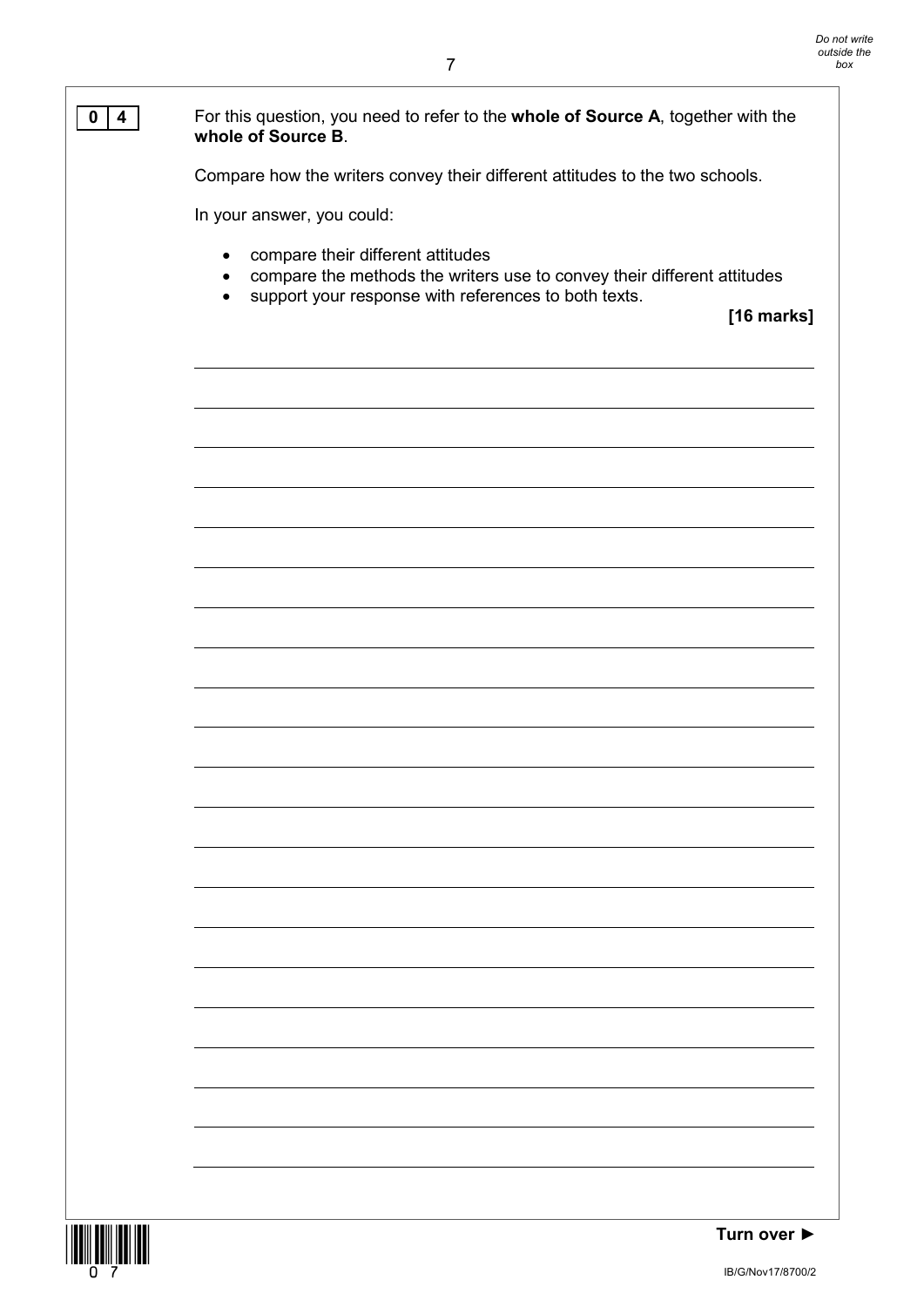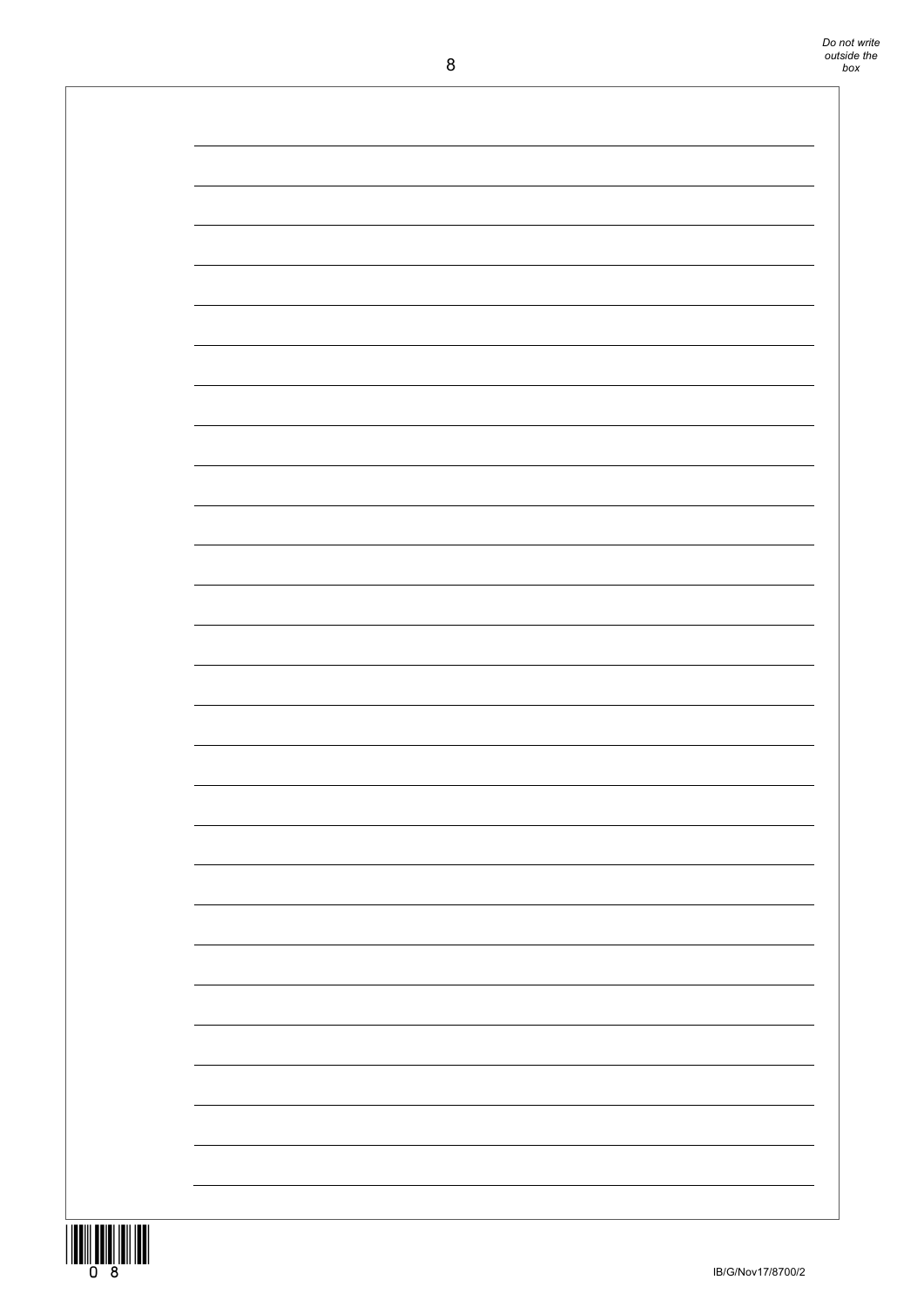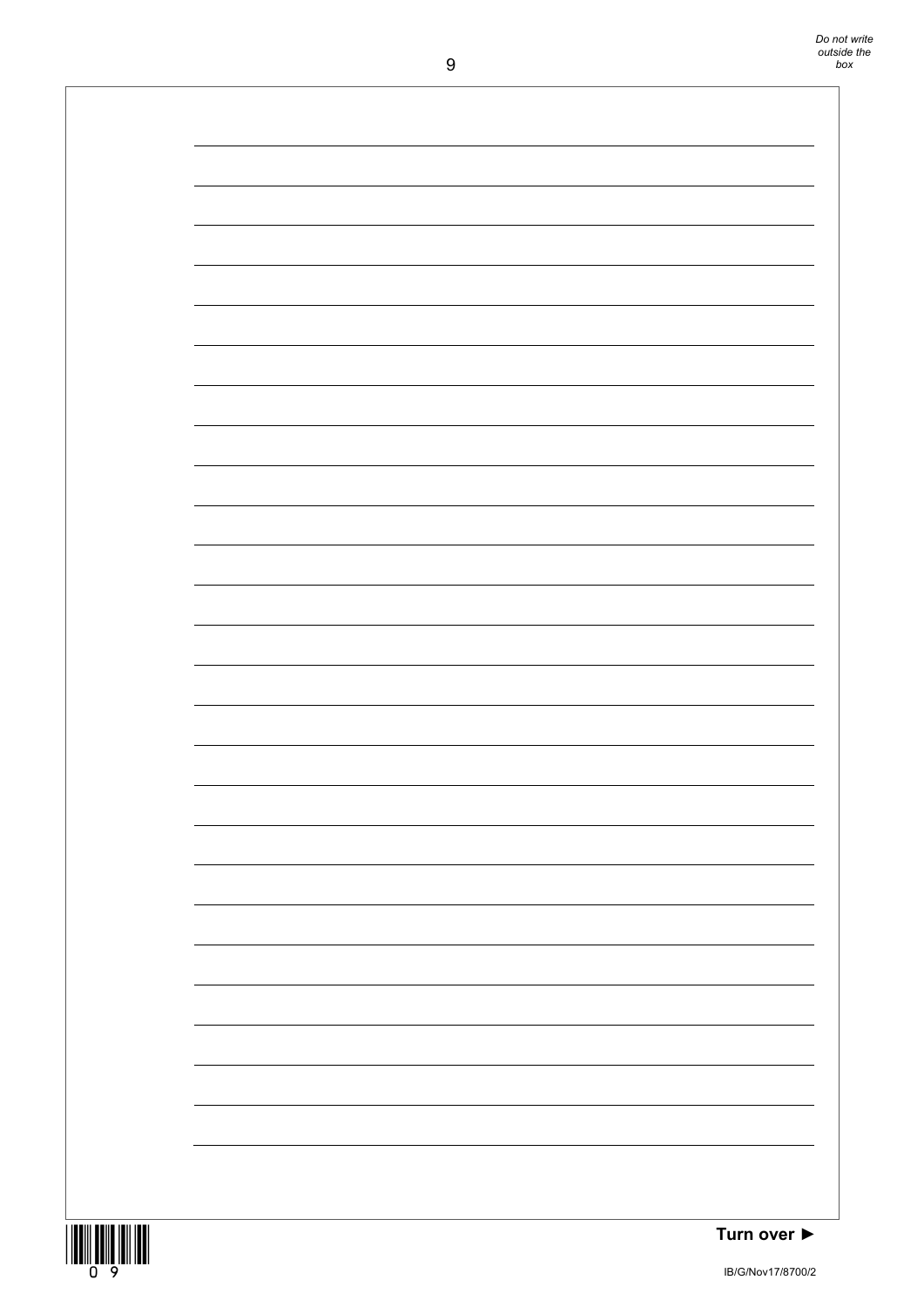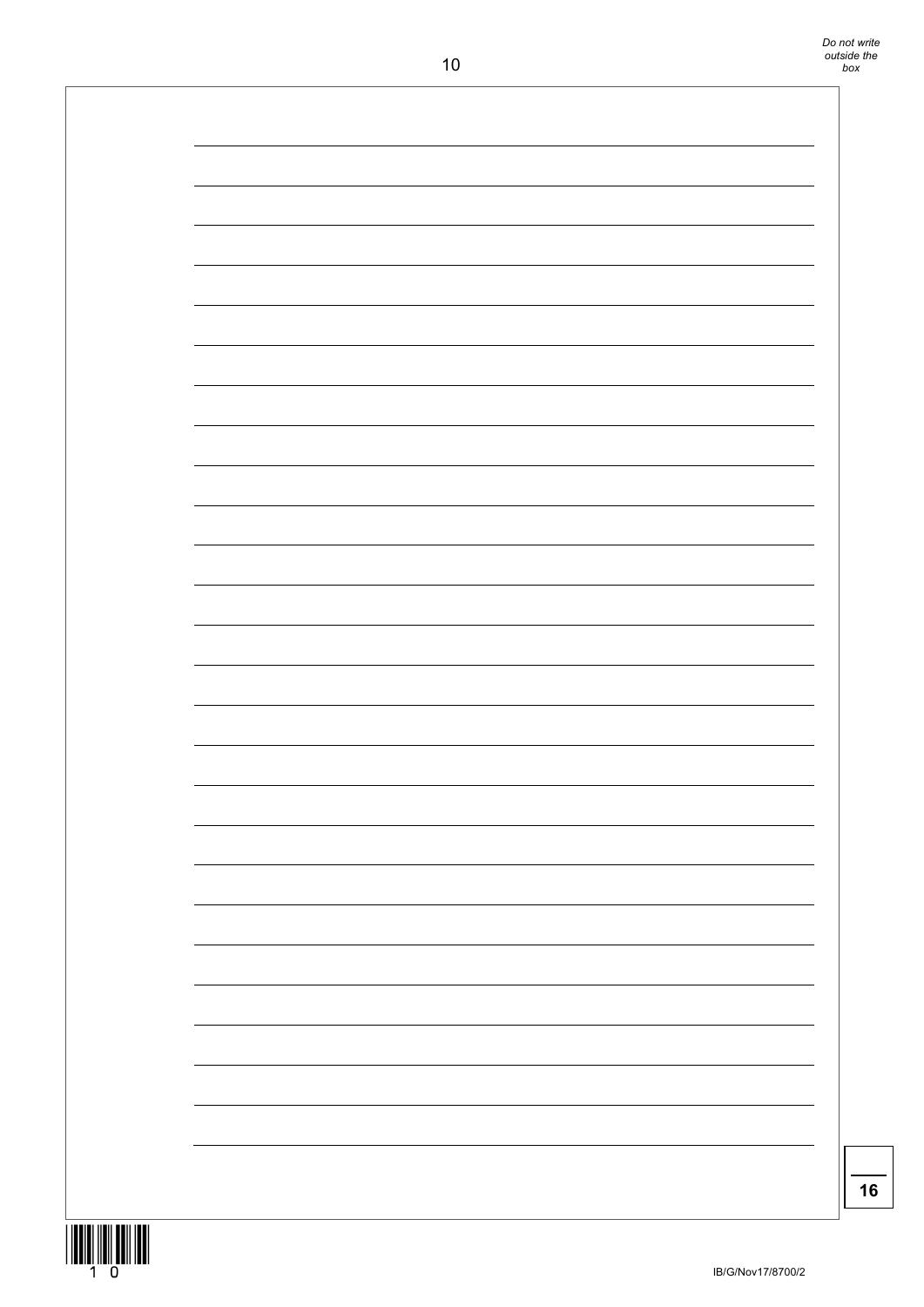|                              | <b>Section B: Writing</b><br>You are advised to spend about 45 minutes on this section.<br>Write in full sentences.<br>You are reminded of the need to plan your answer.<br>You should leave enough time to check your work at the end. |
|------------------------------|-----------------------------------------------------------------------------------------------------------------------------------------------------------------------------------------------------------------------------------------|
| $\overline{\mathbf{5}}$<br>0 | 'Education is not just about which school you go to, or what qualifications you<br>gain; it is also about what you learn from your experiences outside of school.'                                                                      |
|                              | Write a speech for your school or college Leavers' Day to explain what you think<br>makes a good education.                                                                                                                             |
|                              | (24 marks for content and organisation<br>16 marks for technical accuracy)<br>[40 marks]                                                                                                                                                |
|                              |                                                                                                                                                                                                                                         |
|                              |                                                                                                                                                                                                                                         |
|                              |                                                                                                                                                                                                                                         |
|                              |                                                                                                                                                                                                                                         |
|                              |                                                                                                                                                                                                                                         |
|                              |                                                                                                                                                                                                                                         |
|                              |                                                                                                                                                                                                                                         |
|                              |                                                                                                                                                                                                                                         |
|                              | Turn over ▶                                                                                                                                                                                                                             |
|                              | IB/G/Nov17/8700/2                                                                                                                                                                                                                       |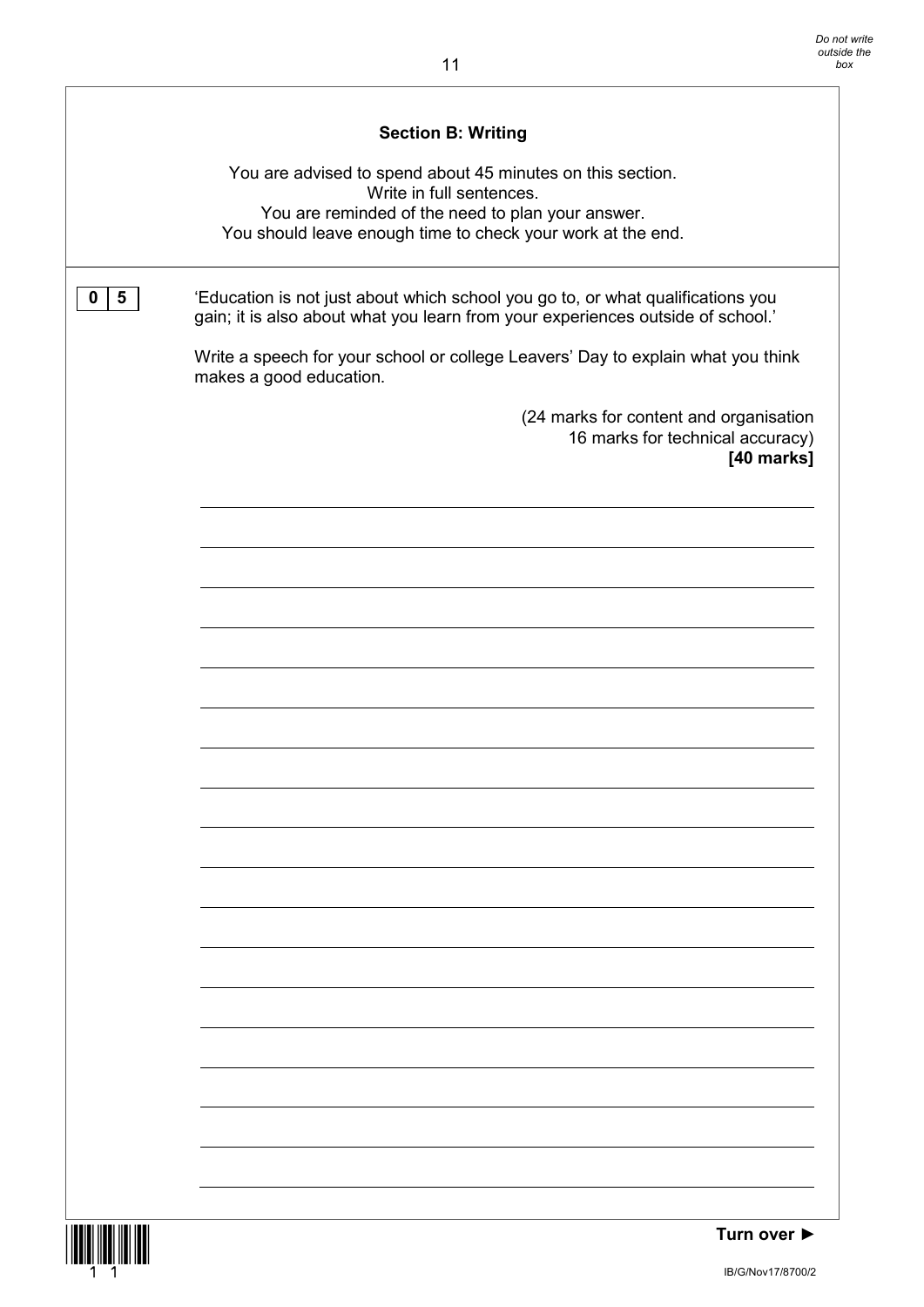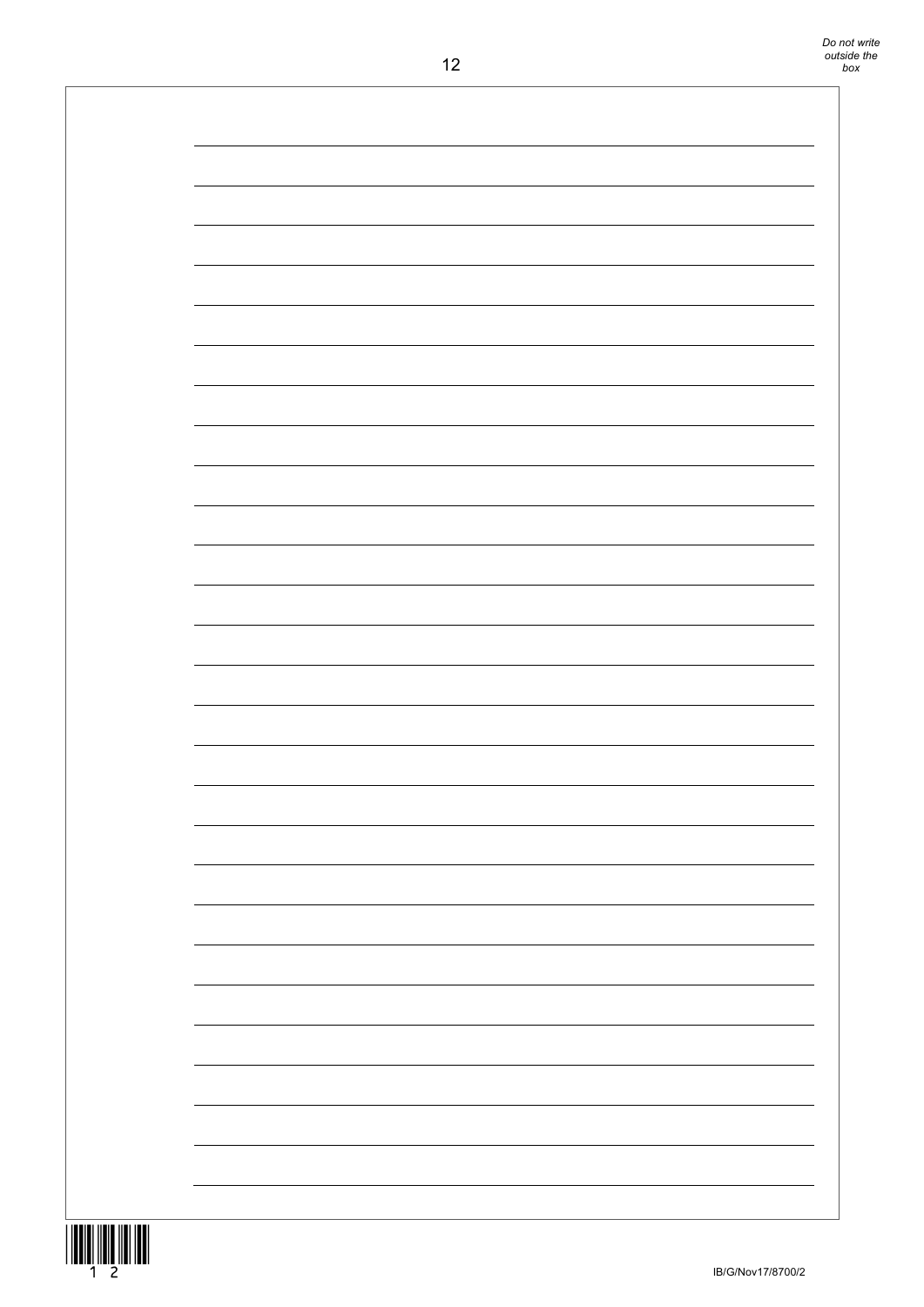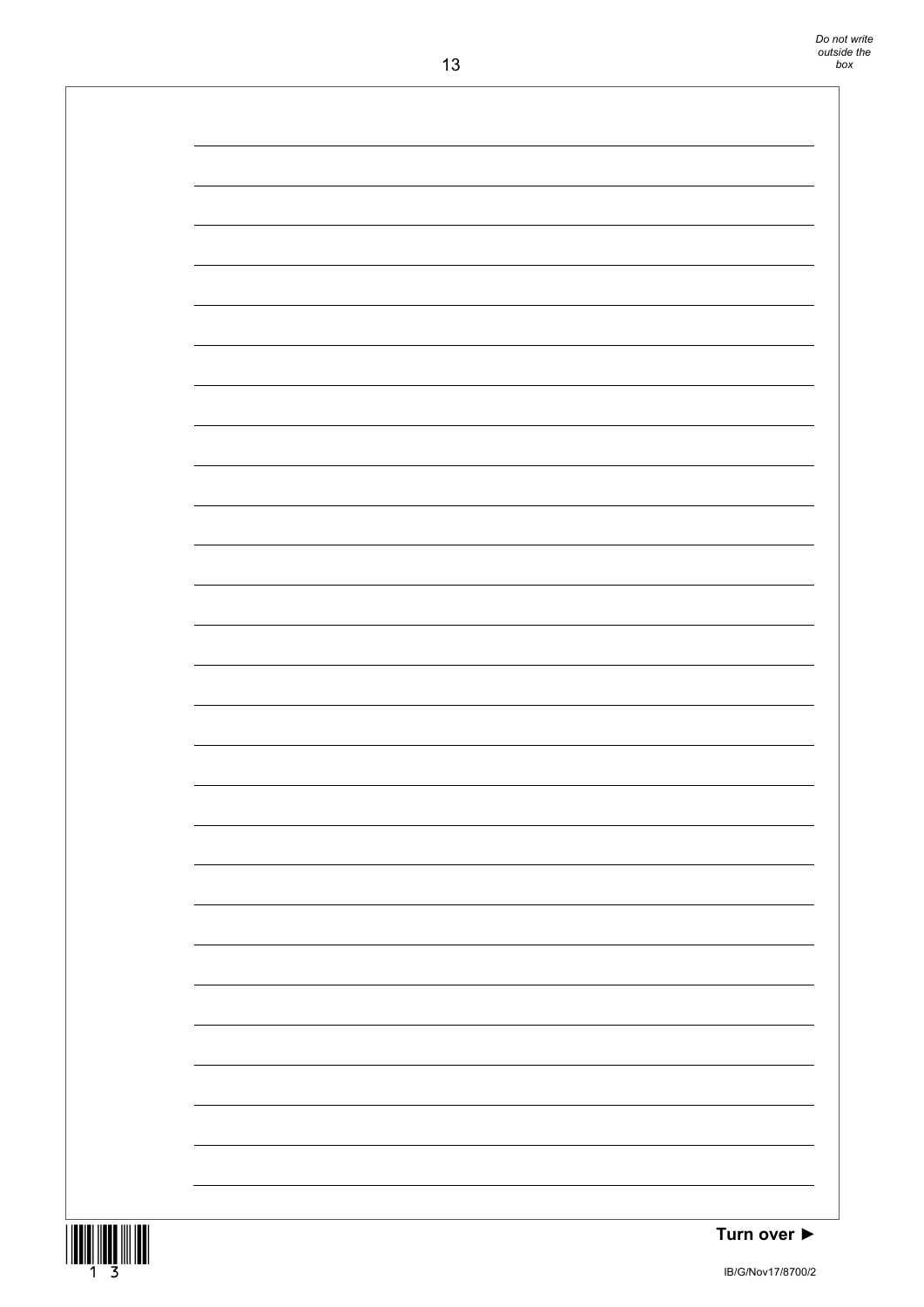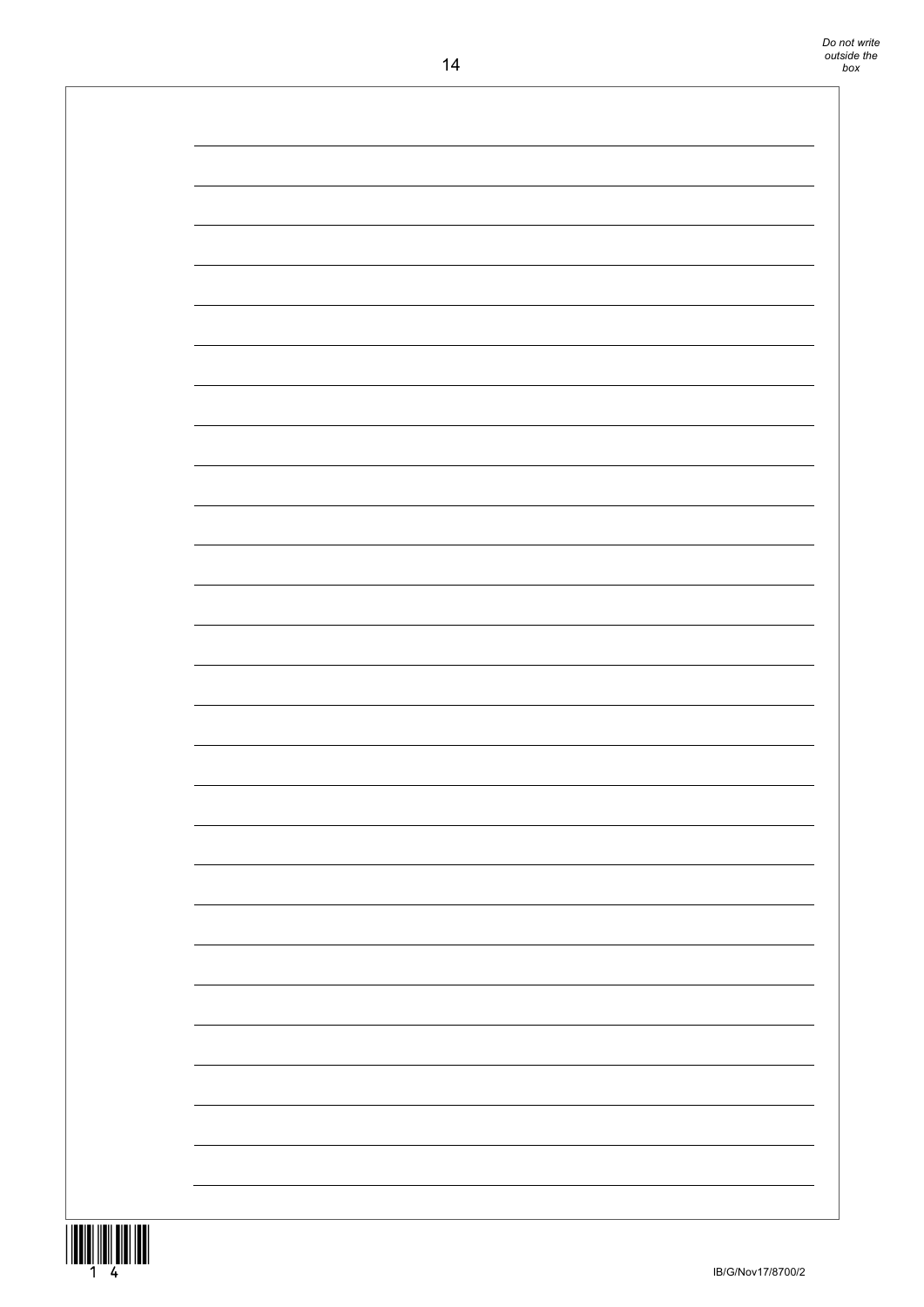